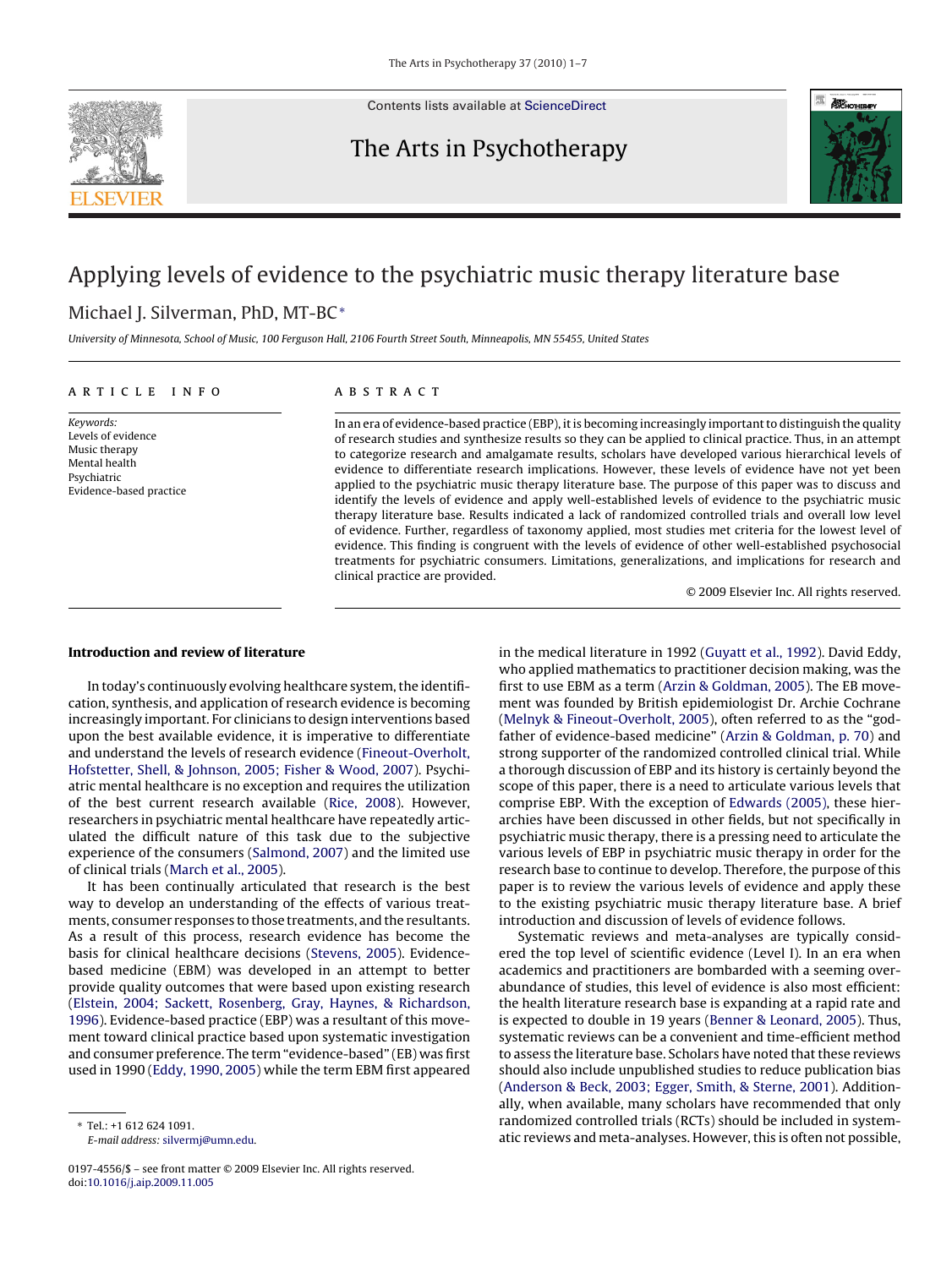as in the case of many psychosocial treatment studies involving mental health consumers.

RCTs are typically considered the best evidence with the exception of systematic review/meta-analysis. They are often – but not always – considered Level II Evidence, pending upon the specific hierarchy utilized. However, other types of research comparing the presence of the group with the illness (or phenomenon of interest) with a comparison group can sometimes be considered Level II Evidence [\(Rice, 2008\).](#page--1-0) Some researchers have noted that this level can include clinical trials that are not randomized and cohort studies ([Fisher & Wood, 2007\).](#page--1-0) Although [Cochrane \(1972\)](#page--1-0) advocated for the use of RCTs and they are still largely considered the most rigorous type of evidence, there remains a great deal of controversy regarding the superiority of this design ([Baldwin, 2006; Goldsmith,](#page--1-0) [Bankhead, & Austoker, 2007; Joseph, 2008\)](#page--1-0) and, more generally, what constitutes Level II Evidence.

Though well-designed and controlled meta-analyses are important in allocating funding and shaping clinical practice, quasi-experimental studies should not be discounted as they may constitute the best available evidence in light of the numerous complications that researchers encounter [\(Drake et al., 2001\).](#page--1-0) While open clinical trials lacking comparison groups are generally considered to lack vigor due to lack of randomization and potential for error ([Drake et al., 2001\),](#page--1-0) they may represent the best available evidence. Additionally, when no other evidence exists, qualitative and descriptive studies can be used to provide initial, non-RCT data concerning interventions and how they may be potentially studied at other levels. However, although these types of studies are considered a lower level of evidence, it may be the only available evidence available, especially in rare conditions or illnesses that are particularly difficult to systematically investigate [\(Fisher & Wood, 2007\).](#page--1-0) Furthermore, it is no longer considered sufficient to use traditions and opinions in today's EBP society ([Rice, 2008\).](#page--1-0) Regardless of taxonomy, these are considered the lowest level of evidence. While these opinions may be convenient in that they permit the development of guidelines when no research exists, they can often reflect biases rather than effectiveness.

Although qualitative studies can be very useful in describing perspectives and experiences and there are scientific methods for determine overall effects, the systems for appraising qualitative research are still in their infancy ([Harden et al., 2004\).](#page--1-0) As much of the nursing evidence has utilized a qualitative approach to better understand the unique experiences of patients, [Salmond \(2007\)](#page--1-0) developed a pyramid of descriptive experiences to summarize qualitative research. In descending order from the top of her pyramid (with the top of the pyramid representing the highest level), Salmond categorized a qualitative evidence hierarchy: (1) systematic review of descriptive and qualitative studies, (2) evidence from a single descriptive or qualitative study, (3) expert opinion, expert committees, and (4) evidence based on quantitative approaches.

#### **Specific levels of evidence**

Experts in EBP have developed a number of taxonomies or hierarchies articulating the strength – or lack thereof – of quantitative evidence [\(Rice, 2008; Stevens, 2005\).](#page--1-0) This ranking is considered a basic principle of EBP [\(Fineout-Overholt et al., 2005\).](#page--1-0) The taxonomies are typically organized around various research designs. Concerning the various research designs, the Agency for Healthcare Research and Quality [\(Agency for Healthcare Research and](#page--1-0) [Quality, 2002; AHRQ, 2002\)](#page--1-0) also articulated three domains from which grades of research strength are based: quality, quantity, and consistency ([Crowther & Cook, 2007; West et al., 2002\).](#page--1-0)

The [U.S. Preventative Task Force \(2003\)](#page--1-0) developed a system that is based on a straightforward ABC grading system. On the other end of the spectrum is the "Oxford Center" classification,

#### **Table 1**

#### Descriptions of evidence [\(Levant, 2005, p](#page--1-0)p. 7–8).

- Clinical observation (including individual case studies) and basic psychological science are valuable sources of innovations and hypotheses (the context of scientific discovery).
- Qualitative research can be used to describe the subjective lived experience of people, including participants in psychotherapy.
- Systematic case studies are particularly useful when aggregated as in the form of practice research networks for comparing individual patients to others with similar characteristics.
- Single-case experimental designs are particularly useful for establishing causal relationships in the context of an individual.
- Public health and ethnographic research are especially useful for tracking the availability, utilization, and acceptance of mental health treatments as well as suggesting ways of altering them to maximize their utility in a given social context.
- Process-outcome studies are especially valuable for identifying mechanisms of change.
- Studies of interventions as delivered in naturalistic settings (effectiveness
- research) are well suited for assessing the ecological validity of treatments. Randomized clinical trials and their logical equivalents (efficacy research) are the standard for drawing causal inferences about the effects of interventions (context of scientific verification).
- Meta-analysis is a systematic means to synthesize results from multiple studies, test hypotheses, and quantitatively estimate the size of effects.

which is both global and complex ([Phillips et al., 2001\).](#page--1-0) The AHRQ also identified systems for appraising evidence [\(AHRQ, 2002\).](#page--1-0) This report was exhaustive and identified the diversity of protocols for the evaluation of scientific evidence: twenty systems were found that appraised systematic reviews, 49 systems were found that appraised RCTs, 19 systems were found that appraised observational studies, 18 systems were found that appraised diagnostic tests, and 40 systems were found that appraised the strength and limitations of a body of evidence [\(West et al., 2002\).](#page--1-0) The scholars authoring this report did not recommend that one system should be used over another but did articulate the lack of standardization for rating systems ([AHRQ, 2002\).](#page--1-0) Additionally, the National Institute for Health and Clinical Excellence (NICE) in the United Kingdom provides very specific sets of guidelines ([www.nice.org.uk](http://www.nice.org.uk/)).

In a report of the 2005 Presidential Task Force on EBP, [Levant](#page--1-0) [\(2005\)](#page--1-0) did not include an ordered/numbered hierarchy but did differentiate between various levels of research. These levels are described in Table 1.

Similar to [Levant \(2005\),](#page--1-0) [Devereaux and Yusuf \(2003\)](#page--1-0) composed an organized hierarchy but did not assign levels. Their descriptions are depicted in Table 2.

[Rice \(2008\)](#page--1-0) integrated a number of approaches in a hierarchy. In this article, Rice combined the U.S. Preventative Services Task Force clinical grading with data levels and quantitative research designs. Rice's integration of rankings is depicted in [Table 3.](#page--1-0)

Numerous researchers have attempted to apply levels of evidence to the nursing literature. Due to the need to incorporate different types and levels of studies, these taxonomies have been more broad ([Fineout-Overholt & Johnston, 2006\),](#page--1-0) and thus potentially applicable for a number of professions. [Melnyk and](#page--1-0)

#### **Table 2**

Hierarchy of evidence for evaluating a study ([Devereaux & Yusuf, 2003\).](#page--1-0)

| Systematic review of several large randomized controlled trials |
|-----------------------------------------------------------------|
| Single large randomized controlled trial                        |
| Systematic review of several small randomized controlled trials |
| Single small randomized controlled trial                        |
| Systematic review of several cohort studies                     |
| Single cohort study                                             |
| Systematic review of several case-control studies               |
| Single-case-control study                                       |
| Systematic review of several cross-sectional studies            |
| Single cross-sectional study                                    |
| Case series                                                     |
|                                                                 |